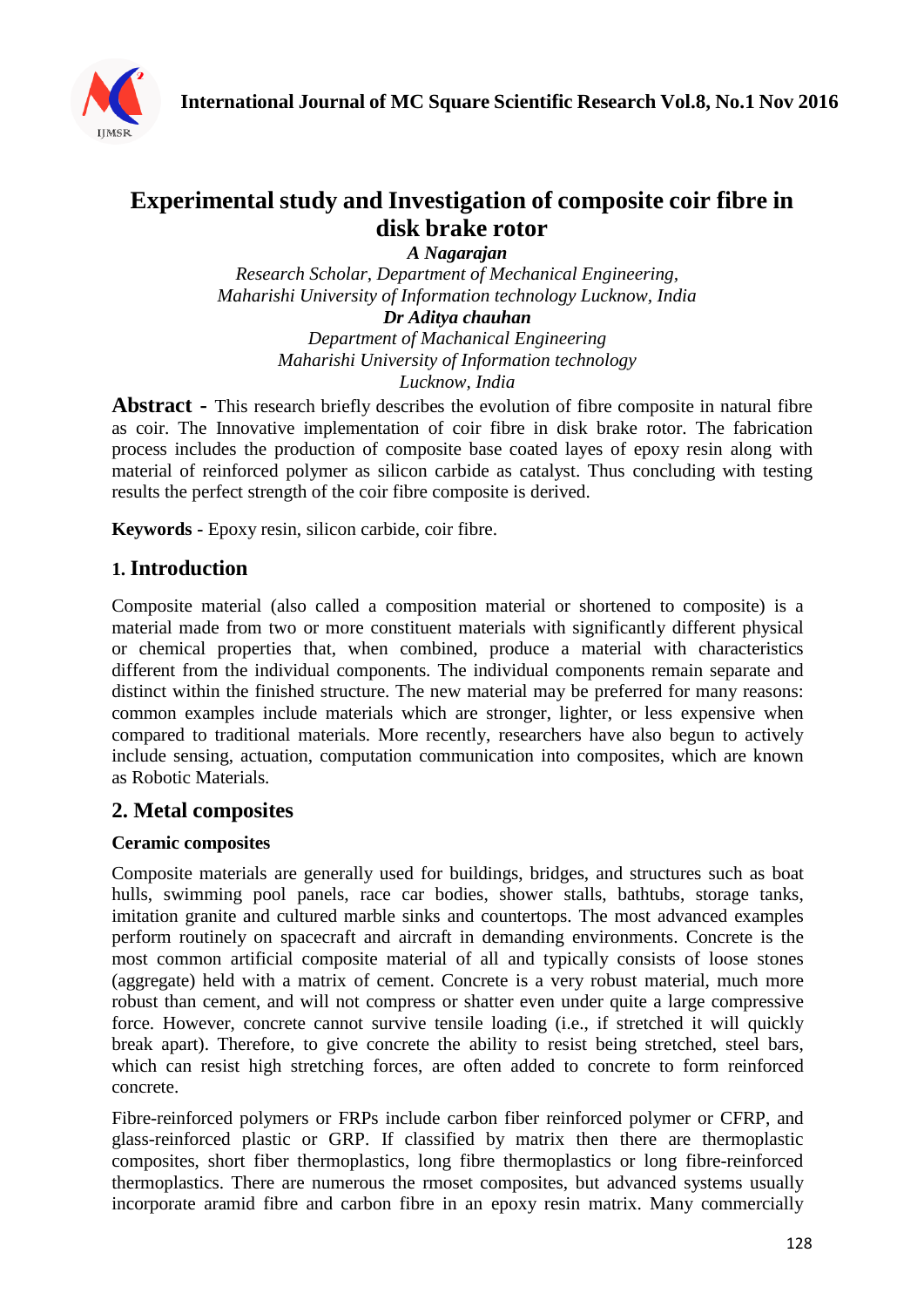

# **International Journal of MC Square Scientific Research Vol.8, No.1 Nov 2016**

produced composites use a polymer matrix material often called a resin solution. There are many different polymers available depending upon the starting raw ingredients. There are several broad categories, each with numerous variations. The most common are known as

polyester, vinylester, epoxy, phenolic, polyimide, polyamide, polypropylene, and PEEK. The reinforcement materials are often fibers but also commonly ground minerals.

The various methods described below have been developed to reduce the resin content of the final product, or the fiber content is increased. As a rule of thumb, lay up results in a product containing 60% resin and 40% fibre, whereas vacuum infusion gives a final product with 40% resin and 60% fiber content. The strength of the product is greatly dependent on this ratio. Martin Hubbe and Lucian A Lucia consider Wood to be a natural composite of cellulose fibres in a matrix of lignin.

### **3. Related Work**

### **Sanjay Choudhry**

Bio fibres are have recently become attractive to researchers, scientist and engineers a as an reinforcement for FRP (fibre reinforced polymer) composite. Due to their less economic, and also good mechanical properties, more aspect strength .Four tons of human hair fibre wasted in India per year .These fibre pose claiming challenge In order to find profitable application the shrivelled human hair fibre mixed with polypropylene.

### **Jimmy LoluOlajide**

This research has inspected the tensile characteristics and fracto graphy of animal fibrereinforced less density polyethylene composites. The composites were making by heat compression moulding by using chemically adjusted cow hair bio fibres as the reinforcing chapter of composites. Alkaline solutions of modifying molarities were used to make the chemical treatments in this current study. Tensile characteristics of the developed composites were calculated based on molarities of chemical medication and % fibre load. Electron microscopy was used to Scanning properties the morphologies of the cracked surfaces of composites. Obtained tensile experiment results expose significant enhancement in the tensile characteristics of composites, with the optimum combo of tensile characteristics presented by 2 wt% of cow hair bio fibre reinforcement treated with 0.15 M sodium hydroxide. Review from the fracto graphic analysis of the increment of composites revealed shearing of the polymer matrix at and no fibre pick out nature the fibre-matrix interface.

#### **K. Suseetharan**

Understanding about environmental degeneration and a wanted for a consistent continual development for the progress of the environment has a straight influence over restoration of by natural fibres and synthetic fibres. Major research work on plant fibre based bio composites. Now our research work is based on manufacture and analysis of mechanical characteristics of fibre based bio composites. Out of a large collection of animal fibres, Bombyxmori silk and human hair fibres are selected by us, for this research work were which establish the dispersed point, and the matrix point is created by epoxy resin.

One of the main logic for choose of hair as a reinforcement material is due to the fact that human hairs are renewable thing and also it was waste in large quantity and there is a want to devise a novel technique to adequately applying this wasted hair. Silk fibre was chosen owing to the broad characteristics consumed by it. The hand layup technique is used to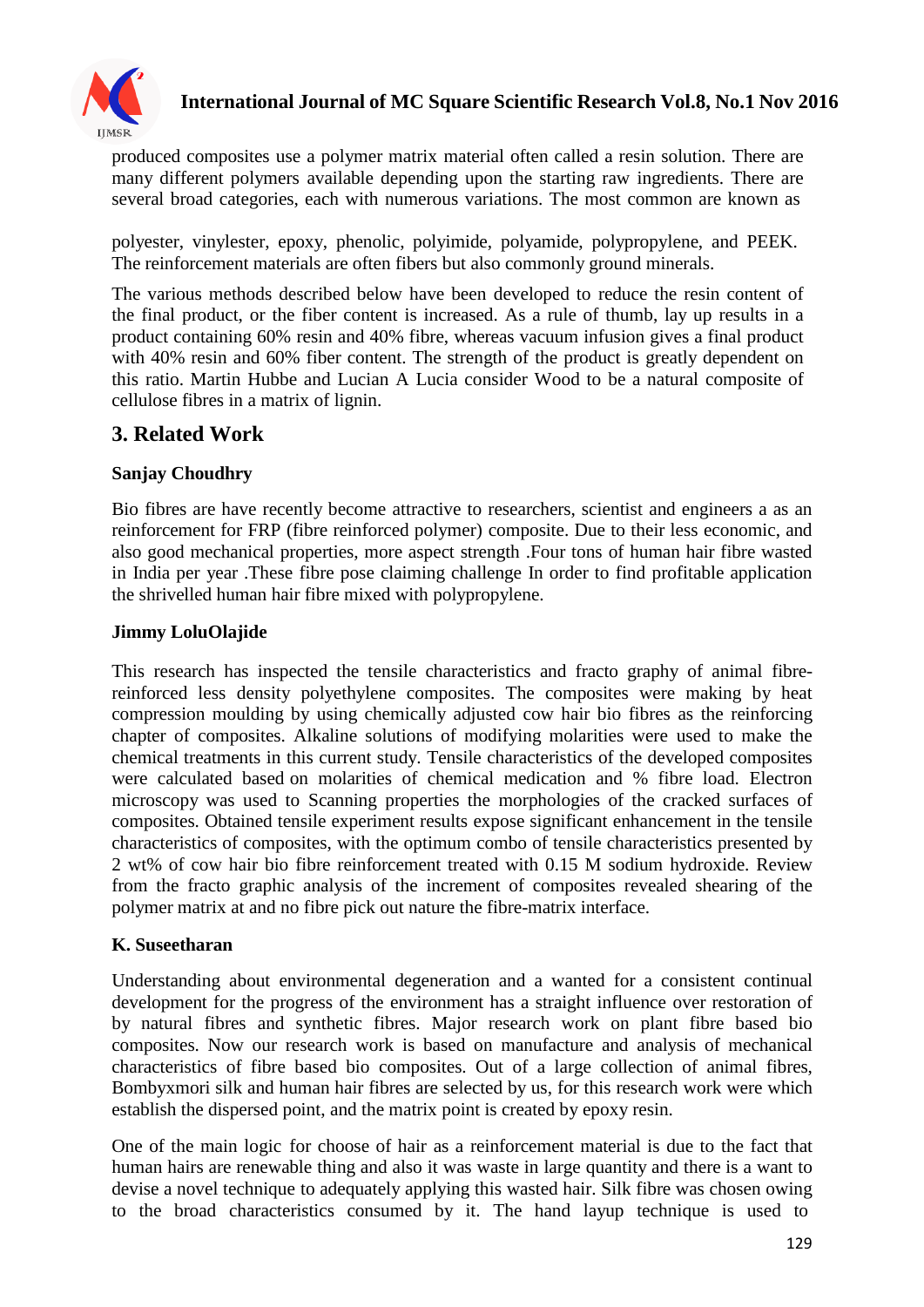

Manufacturing in which three samples. First sample wash air based bio composite, another was silk based bio composite and the last was mixing of one and two bio composite using the hair and silk fibre.

#### **GnanavelBabu**

Composite materials are mixing of two or more materials form in the layer one on the layer by the help of conclusive material through some recommended ways. In the coconut fibre and Glass fibre people hair hybrid composite technique, the binding material is epoxy resin, in which one layer is formed of coconut fibre, followed by glass fibre and then by hair of the human. By the help of hand layup technique and by modifying the mentioned form of layers, by using the resin and hardness we already make the six layers

### **4. Constituents of Composites**

#### **Matrices**

Typically, most common polymer-based composite materials, including fiber glass, carbon fiber, and Kevlar, include at least two parts, the substrate and the resin. Polyester resin tends to have yellowish tint, and is suitable for most backyard projects. Its weaknesses are that it is UV sensitive and can tend to degrade over time, and thus generally is also coated to help preserve it. It is often used in the making of surfboards and for marine applications. Its hardener is peroxide, often MEKP (methyl ethyl ketone peroxide). When the peroxide is mixed with the resin, it decomposes to generate free radicals, which initiate the curing reaction. Hardeners in

### **5. Fabrication Method:**

#### **Hand lay-up method**

A release agent, usually in either wax or liquid form, is applied to the chosen mold. This willallow the finished product to be removed cleanly from the mold. Resin – typically a 2part polyester (opted), vinyl or epoxy – is mixed with its hardener and applied to the surface. Sheets of fiberglass matting are laid into the mold, then more resin mixture is added using a brush or roller. Hand pressure, vacuum or rollers are used to make sure the resin saturates and fully wets all layers, and any air pockets are removed. The work must be done quickly enough to complete the job before the resin starts to cure, unless high temperature resins are used which will not cure until the part is warmed in an oven. In some cases, the work is covered with plastic sheets and vacuum is drawn on the work to remove air bubbles and press the fiberglass to the shape of the mold. Here we have chosen Hand lay-up method for fabricating specimen and also final component.

Hand lay-up technique is the simplest method of composite processing. The infrastructural requirement for this method is also minimal. The processing steps are quite simple. First of all, a release gel is sprayed on the mold surface to avoid the sticking of polymer to the surface. Thin plastic The time of curing depends on type of polymer used for composite processing. For example, for epoxy based system, normal curing time at room temperatur is 24-48 hours. This method is mainly suitable for thermosetting polymer based composites.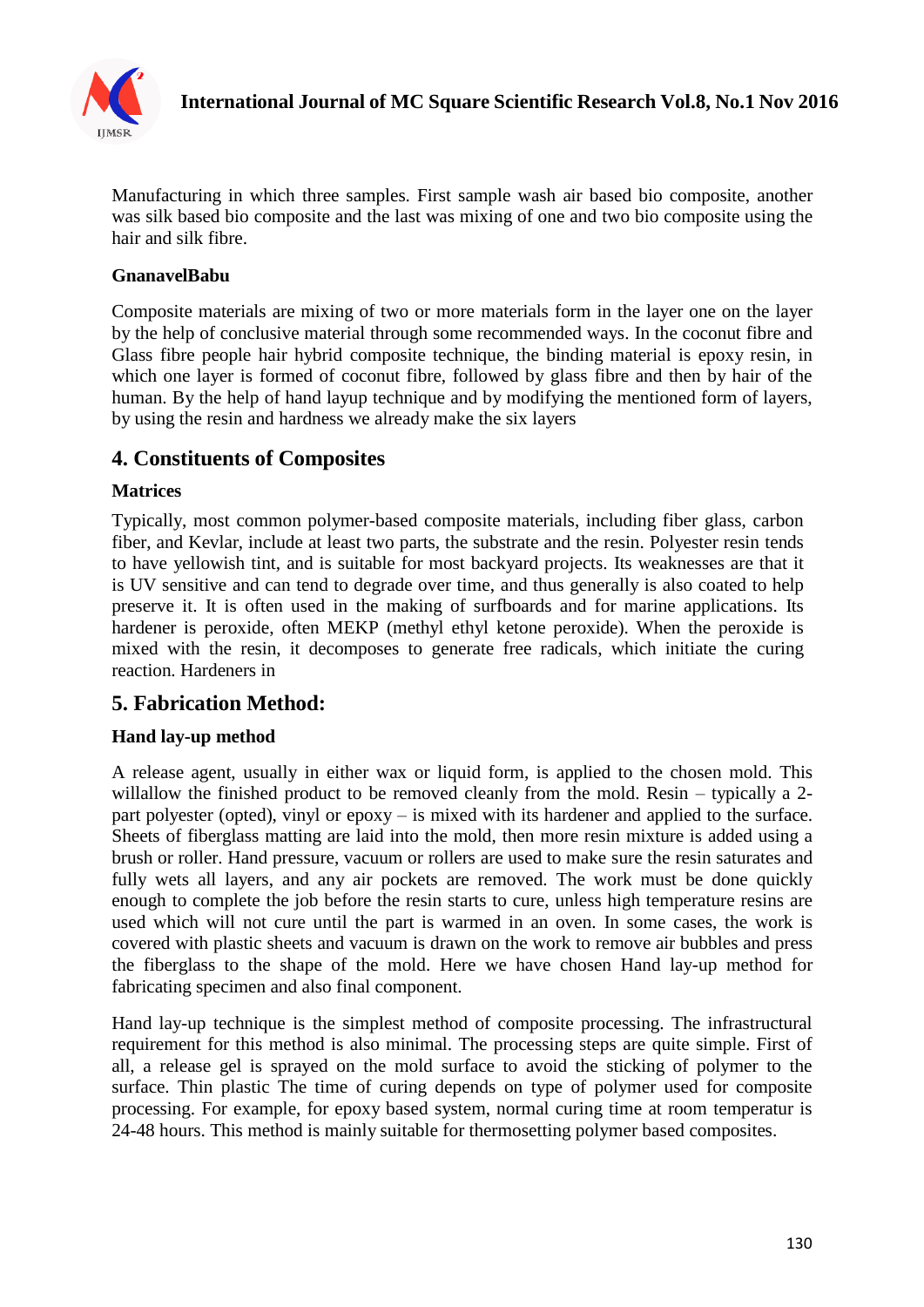



**Figure 1.Hand lay-up method**

Capital and infrastructural reuirement is less as compared to other methods. Production rate is less and high volume fraction of reinforcement is difficult to achieve in the processed composites. Hand lay-up method finds application in many areas like aircraft components, automotive parts, boat hulls, diase board, deck etc.

Table No 1. Material Used

| Reinforcement | Natural fibre such as cotton fibre, glass fibre, hair fibre, jute etc |
|---------------|-----------------------------------------------------------------------|
| Matrix        | Epoxy, polyester, polyutherea, resin                                  |

# **6. Fabrication:**

 $\blacksquare$ 

Table No 2. Combinations Based On Various Parameters

| 匣<br><b>COMBINATION</b> | <b>GLASS</b>                                       | <b>FIBRE</b> | RE             | HAI           | NO  | <b>ORIENTATION</b>            |
|-------------------------|----------------------------------------------------|--------------|----------------|---------------|-----|-------------------------------|
|                         | <b>FIBRE</b>                                       | 0/6          | ST             | R             | ОF  |                               |
|                         | <b>TYPE</b>                                        |              | N              | $\frac{0}{0}$ | LAY |                               |
|                         |                                                    |              | $\mathbf{O}_0$ |               | ERS |                               |
| C1                      | E-Glass<br>$^{+}$                                  | 50           | 40             | 10            | 8   | 0°/45°/45°/45°/45°/45°/0°     |
|                         | $E$ poxy + hair                                    |              |                |               |     |                               |
|                         | <b>OTHER POSSIBLE COMBINATIONS (Future Aspect)</b> |              |                |               |     |                               |
| C <sub>2</sub>          | E-Glass<br>$+$                                     | 54           | 35             | 11            | 8   | 0°/90°/90°/90°/90°/90°/90°/0° |
|                         | $E$ poxy + hair                                    |              |                |               |     |                               |
| C <sub>3</sub>          | E-Glass<br>$^{+}$                                  | 48           | 40             | 12            | 8   | 0°/45°/45°/45°/45°/45°/0°     |
|                         | $E$ poxy + hair                                    |              |                |               |     |                               |
| C <sub>4</sub>          | $^{+}$<br>E-Glass                                  | 42           | 45             | 13            | 8   | 0°/90°/90°/90°/90°/90°/90°/0° |
|                         | $E$ poxy + hair                                    |              |                |               |     |                               |

٦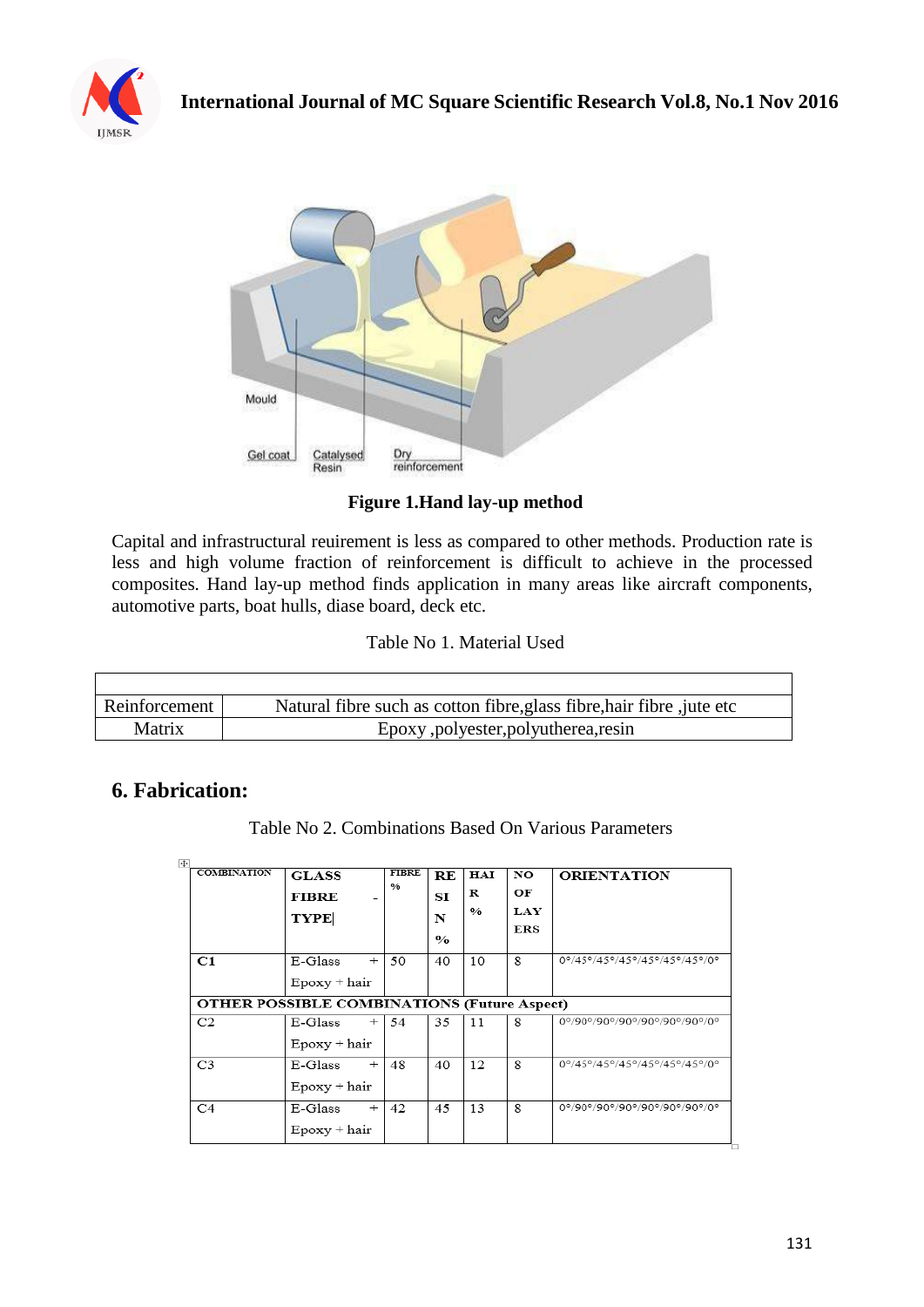

For additional strength lining material can be kept on both the side of the composite disc. Thereby it increases wear resistance and other mechanical properties are also improved.

# **7. Volume Calculations**

### **For Combination-1 (C1):**

```
E glass + Resin (Epoxy) + Catalyst + accelerator (if required)
    Type of glass fiber used = E-GLASS (180gsm)
    Total number of sheets/laminates of glass fiber used = 8Orientation = 0^{\circ}/45^{\circ}/45^{\circ}/45^{\circ}/45^{\circ}/45^{\circ}/0^{\circ}Ratio of fiber and resin= 50:40:10
    Density of E-glass fiber(\Box f)
    = 2500 \text{ kg/m}3
    Density of resin(\Boxr)
    = 1150 \text{ kg/m}3
    Volume fraction of fiber(Vf)
    = 50%Volume fraction of resin(Vr)
    = 40%Volume fraction of hair(V<sub>h</sub>)= 10%Mass of fiber(wf) = 0.409 \text{ kg} (51g \text{ per sheet x } 8 \text{ sheets})Density of human hair (\Box h)= 1320 \text{ kg/m}3
    Density of composite(\Box c)
    = ( \Box f) (Vf) + ( \Box r) (Vr) + ( \Box h) (M)
Density of composite (\Box c) = (2500) (0.5) + (1150) (0.4)
     = 1842 Kg/m3
```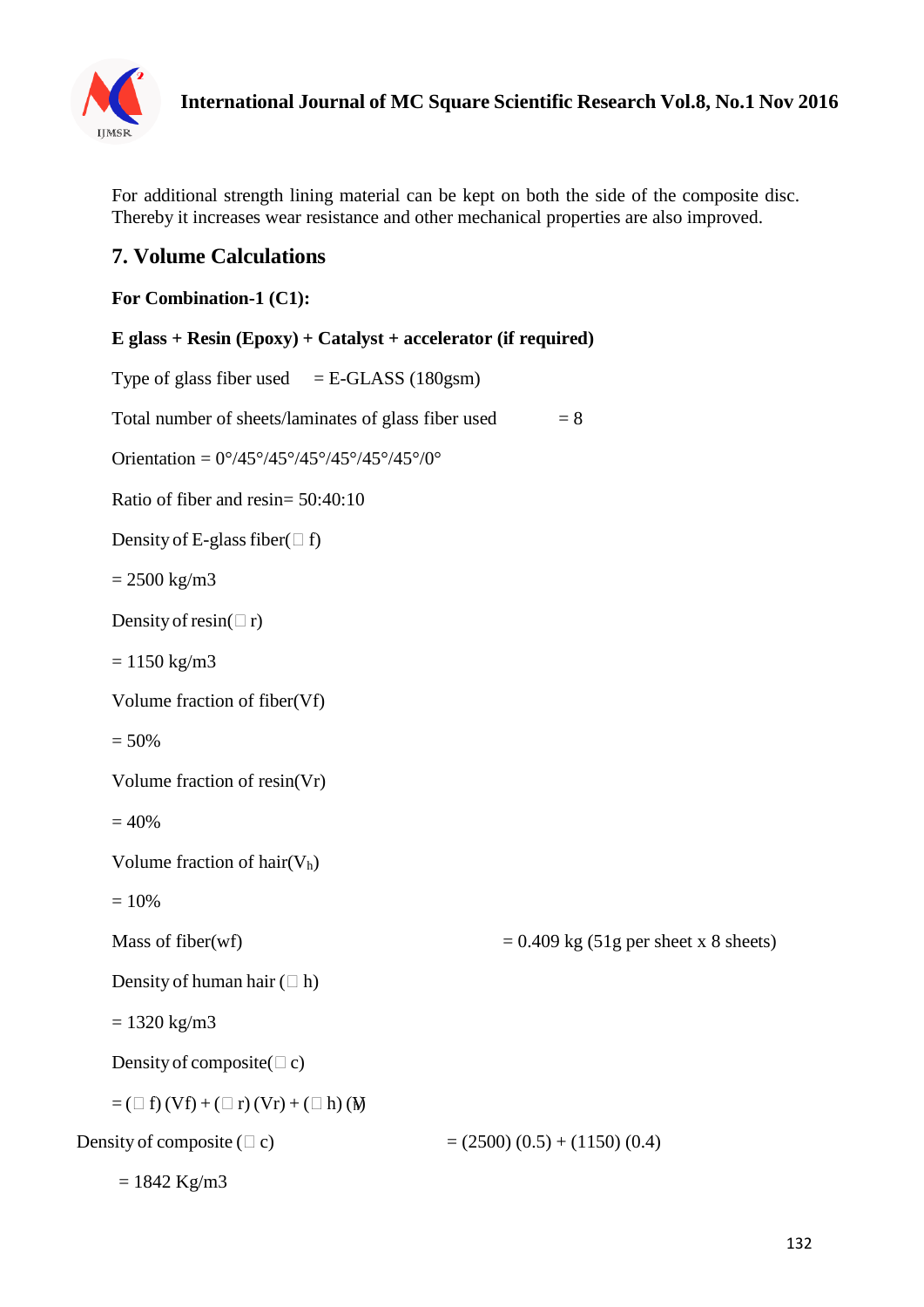

Mass fraction (weight fraction) of fiber(Wf)

$$
= (\Box f / \Box c) X Vf
$$

$$
= (2500/1842)^*(0.5)
$$

$$
(\mathbf{Wf}) = 0.67861
$$

Mass fraction (weight fraction) of resin (Wr)

$$
= (\Box r / \Box c) X Vr
$$

 $= (1150/1842)*(0.4)$ 

 $(Wr) = 0.24972$ 

Mass fraction (weight fraction) of hair(Wh)

 $=$  ( $\Box$  h /  $\Box$  c) X Vh

 $=(1320/1842)*(0.1)$ 

 $=0.071661$ 

Sum of mass fractions (weight fractions)

$$
=[(Wf) + (Wr) + (Wh)]
$$
  
= [(0.678610)+(0.24972)+(0.071661)  
= 0.9991  
= 1

### **Sum is 1, therefore safe.**

#### **To find mass of FIBER:**

Mass of fiber(wf)  $=$  ( $\Box$  f) x (vf)

**0.67861** =  $(2500)$ <sup>\*</sup>(vf)

### **Volume of fiber(vf)**=**0.0002714m<sup>3</sup>**

 $(vf) = (Vf) x (vc)$ 

 $0.0002714 = (0.5)^*$  (vc)

### $\bf{Volume of composite}(vc) = 0.0005428 \ m^3$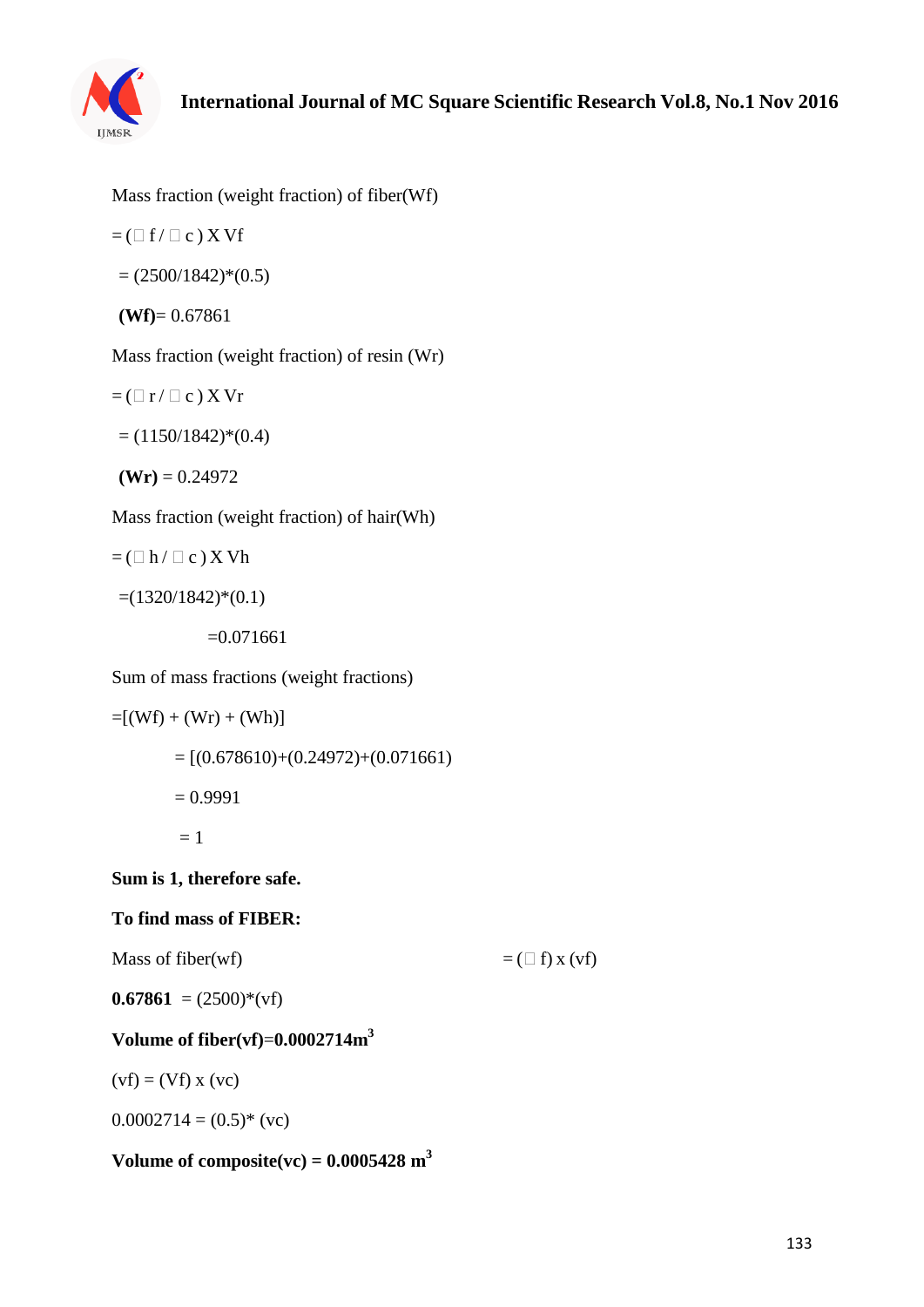

 $(vc)=(wc)/(\square c)$ 

 $0.0005428=$  (wc) / (1842)

### **Weight of composite (wc) = 0.9999 kg**

Volume of resin  $(Vr) = (Vr)x$  (vc)

 $(Vr) = 0.4 \times 0.0005428$ 

 $= 0.00021712$ 

**To find mass of RESIN:**

### **Volume of resin**  $(V_r) = 0.0002171 \text{ m}^3$

Mass of resin (wr) =  $(\square$  r) x (Vr)

 $(wr) = 1150 \times 0.0002171$ 

### **Mass of resin (wr) = 0.24966 kg (or 250 g)**

#### **To find mass of HAIR:**

Volume of hair  $(V_h) = (V_h) x (vc)$ 

 $(V<sub>h</sub>) = 0.1 \times 0.0005428$ 

### $\bf{Volume of } Coir (V_h) = 0.00005428 m^3$

Mass of Coir  $(wh) = (\Box h) x (V_h)$ 

(wh) = 1150 x **0.00005428**

**Mass of coir (wh) = 0.06242 kg (or 62.42 g)**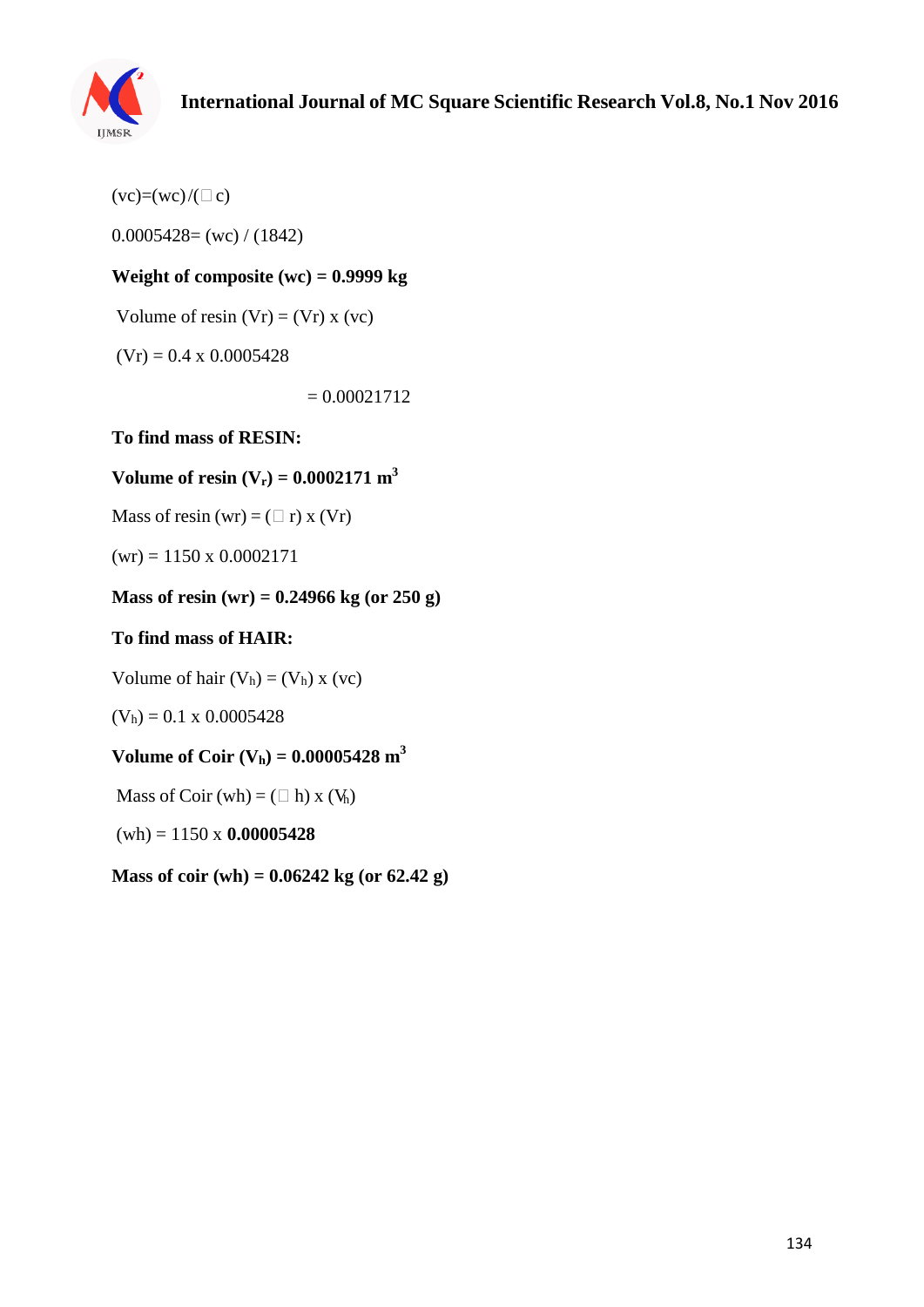

# **8. Testing Results**

### **Three point bending (Flexural test)**

| <b>Test Name: Bending Test</b><br><b>Bending Test</b><br><b>Elongation Device: Crosshead</b> |                                                  | Test type :Normal                   |         | <b>Test Mode:</b>          |  |
|----------------------------------------------------------------------------------------------|--------------------------------------------------|-------------------------------------|---------|----------------------------|--|
| Speed(mm/min):2.00                                                                           |                                                  | Test Parameter: Peak Load Test      |         |                            |  |
| S. No                                                                                        | <b>Cross section</b><br>Area of the<br>composite | <b>Flexural</b><br>Load<br>strength |         | <b>Flexural</b><br>modulus |  |
|                                                                                              | (mm2)                                            | (N)                                 | (MPa)   | (Gpa)                      |  |
| 1                                                                                            | 70.000                                           | 85.151                              | 68.776  | 2208.228                   |  |
| $\overline{2}$                                                                               | 70.000                                           | 181.338                             | 146.465 | 2873.225                   |  |
| 3                                                                                            | 70.000                                           | 38.131                              | 56.303  | 8295.993                   |  |
| 4                                                                                            | 70.000                                           | 441.5538                            | 119.215 | 5204.228                   |  |

#### **Summary report**



Figure 2.  $C_1$  – Flexural Test – Load vs. Length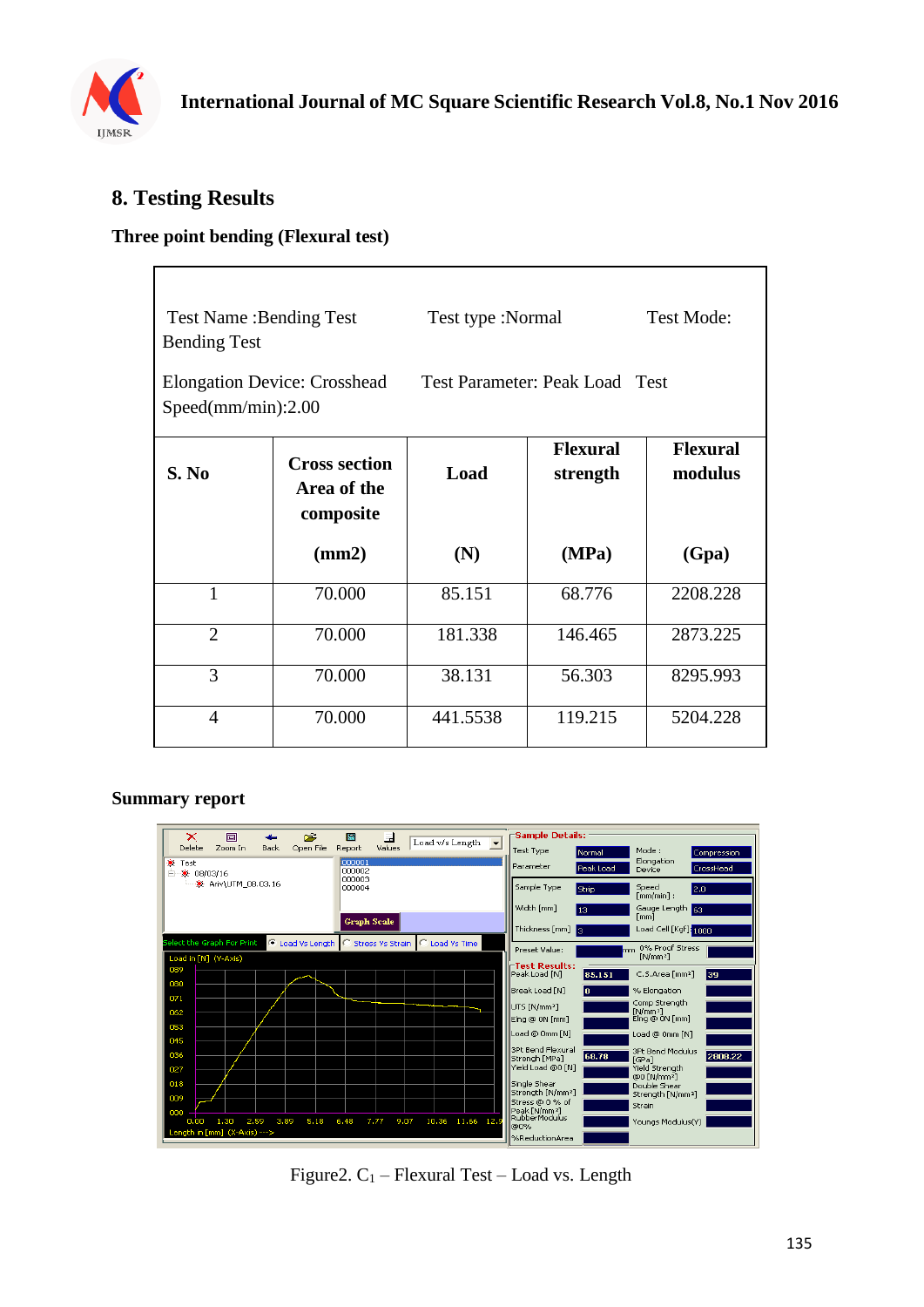

|          | Load      | <b>Flexural</b><br>strength | <b>Flexural modulus</b> |
|----------|-----------|-----------------------------|-------------------------|
|          | (N)       | (MPa)                       | (Gpa)                   |
| Min      | 38.131    | 56.303                      | 2808.220                |
| Max      | 441.538   | 146.465                     | 8295.993                |
| Avg      | 186.540   | 97.690                      | 4795.412586.1777        |
| StdDev   | 180.144   | 42.392                      | 2586.177                |
| Verience | 32452.017 | 1797.075                    | 6688310.922             |
| Median   | 133.244   | 93.996                      | 4038.727                |

Table No.3 Bending test result



C2Figure3. Flexural Test – Load vs. Length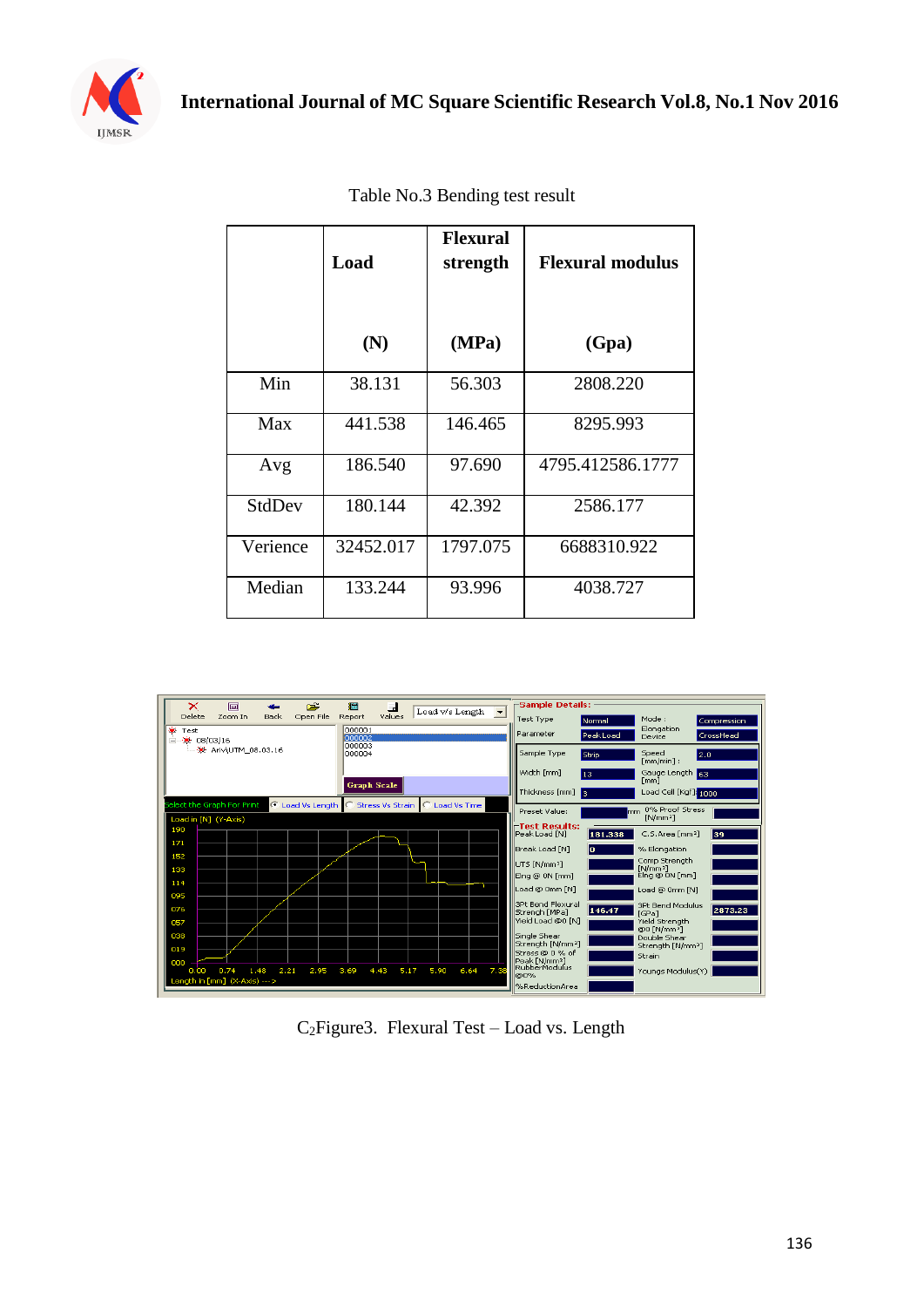

| ĉ<br>×<br>$\Box$                                      | 搞<br>Load v/s Length<br>$\overline{\phantom{0}}$ | <b>-Sample Details:</b>                                                                        |  |  |  |
|-------------------------------------------------------|--------------------------------------------------|------------------------------------------------------------------------------------------------|--|--|--|
| Open File<br>Delete<br>Zoom In<br>Back                | Values<br>Report                                 | <b>Test Type</b><br>Mode:<br>Normal<br>Compression                                             |  |  |  |
| <b>激</b> Test                                         | 000001<br>000002                                 | Elongation<br>Parameter<br>Peak Load<br>CrossHead<br>Device                                    |  |  |  |
| 白 ※ 08/03/16<br>※ Ariv\UTM 08.03.16                   | 000003<br>000004                                 | Sample Type<br>Speed                                                                           |  |  |  |
|                                                       |                                                  | 2.0<br>Strip<br>$[mm/min]$ :                                                                   |  |  |  |
|                                                       |                                                  | Width [mm]<br>Gauge Length 33<br>16<br>[mm]                                                    |  |  |  |
|                                                       | <b>Graph Scale</b>                               | Thickness [mm]<br>Load Cell [Kgf]: 1000<br>l2                                                  |  |  |  |
| C Load Vs Length<br>Select the Graph For Print        | <b>Stress Vs Strain</b><br>C Load Vs Time        |                                                                                                |  |  |  |
| Load in [N] (Y-Axis)                                  |                                                  | mm 0% Proof Stress<br>Preset Value:<br>EN/mm <sup>2</sup> 1                                    |  |  |  |
| 040                                                   |                                                  | ⊢Test Results:<br>Peak Load FN1<br>C.S.Area [mm <sup>2</sup> ]<br>32.<br>38.131                |  |  |  |
| 036                                                   |                                                  | Break Load [N]<br>% Elongation                                                                 |  |  |  |
| 032                                                   |                                                  | Comp Strength                                                                                  |  |  |  |
| 028                                                   |                                                  | UTS [N/mm <sup>2</sup> ]<br>$[N/mm^2]$<br>Elng @ 0N [mm]<br>Eing @ ON [mm]                     |  |  |  |
| 024                                                   |                                                  | Load @ 0mm [N]<br>Load @ 0mm [N]                                                               |  |  |  |
| 020                                                   |                                                  | 3Pt Bend Flexural                                                                              |  |  |  |
| 016                                                   |                                                  | 3Pt Bend Modulus<br>56.30<br>8295.99<br>Strengh [MPa]<br>[GPa]                                 |  |  |  |
| 012                                                   |                                                  | Yield Load @0 [N]<br>Yield Strenath<br>@0 [N/mm <sup>2</sup> ]                                 |  |  |  |
| 008                                                   |                                                  | Single Shear<br>Double Shear<br>Strength [N/mm <sup>2</sup> ]<br>Strength [N/mm <sup>2</sup> ] |  |  |  |
| 004                                                   |                                                  | Stress@0% of<br>Strain                                                                         |  |  |  |
| 000<br>2.80<br>3.73<br>0.93<br>1.86<br>0.00           | 4.66<br>6.52<br>7.46<br>8.39<br>9.32<br>5.59     | Peak [N/mm2]<br>  RubberModulus<br>Youngs Modulus(Y)                                           |  |  |  |
| ത0%<br>Length in [mm] (X-Axis) ---><br>%ReductionArea |                                                  |                                                                                                |  |  |  |

Figure 4. Flexural Test – Load vs. Length

### **Impact Test**

| S.No | <b>Izod Impact</b><br>Value in J |
|------|----------------------------------|
|      | 5.70                             |
|      | 5.50                             |
|      | 5.00                             |
|      | 5.05                             |





Figure 2. Graph for impact test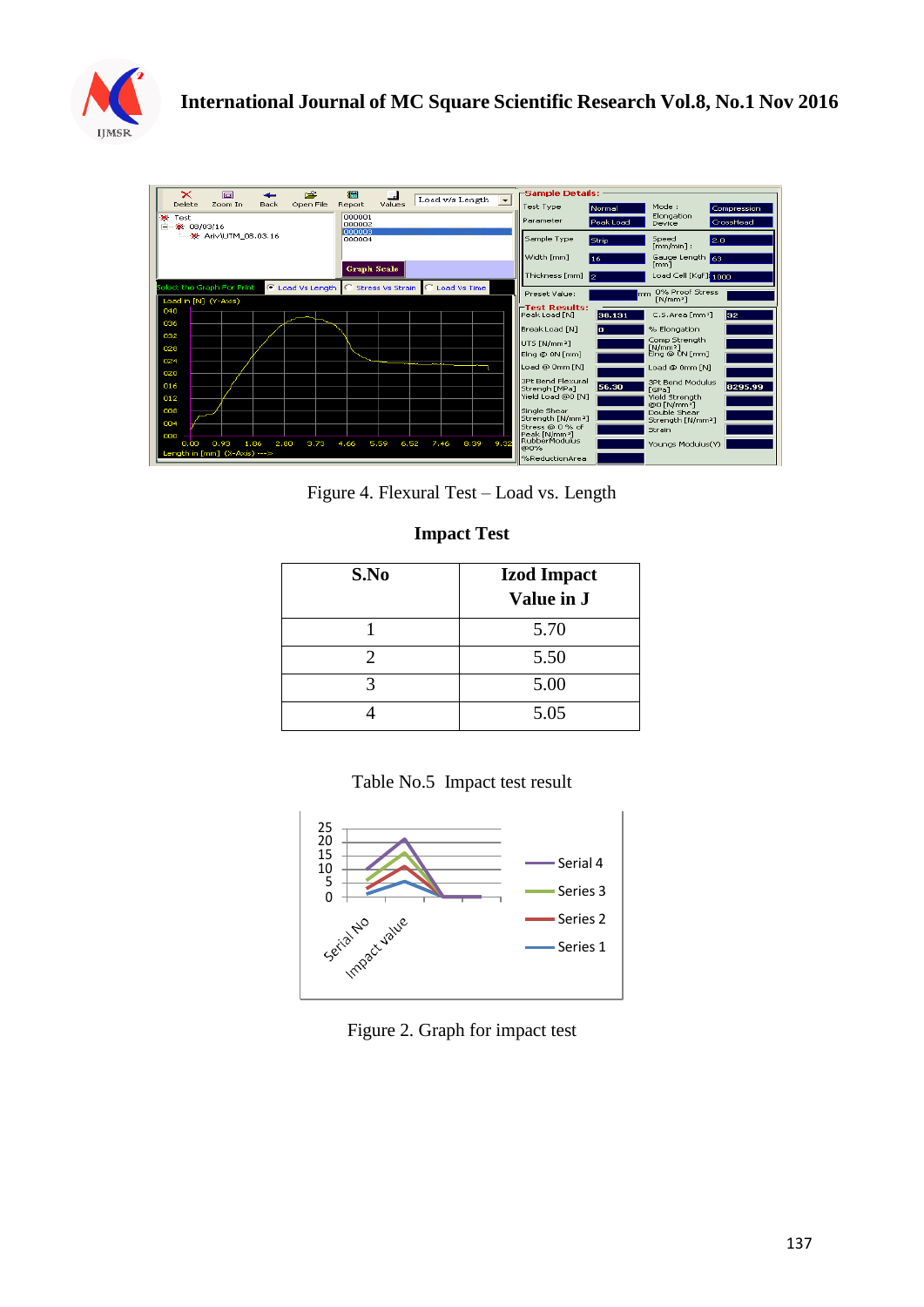

### **Ultimate Tensile Strength**

| <b>Test Name: Tensile Test</b>                                                                     |                                                        |           | Test type :Normal                 |            |  |  |
|----------------------------------------------------------------------------------------------------|--------------------------------------------------------|-----------|-----------------------------------|------------|--|--|
| Test Mode: Tensile                                                                                 |                                                        |           |                                   |            |  |  |
| <b>Elongation Device: Crosshead</b><br><b>Test Parameter: Peak</b><br>Load Test Speed(mm/min):2.00 |                                                        |           |                                   |            |  |  |
| <b>Sample</b><br>N <sub>0</sub>                                                                    | <b>Cross</b><br>section<br>Area of<br>the<br>composite | Load      | $\frac{0}{0}$<br><b>Elongaion</b> | <b>UTS</b> |  |  |
|                                                                                                    | (mm2)                                                  | (N)       |                                   | (N/mm 2)   |  |  |
| 1                                                                                                  | 110.000                                                | 6277.095  | 3.333                             | 99.640     |  |  |
| $\overline{2}$                                                                                     | 110.000                                                | 10807.834 | 3.667                             | 150.113    |  |  |
| 3                                                                                                  | 110.000                                                | 2784.206  | 901.1333                          | 63.275     |  |  |
| 4                                                                                                  | 110.000                                                | 14391.868 | 5.127                             | 130.836    |  |  |

### **Summary report**

### Table No.6 Tensile test result

|          |              | $\frac{0}{0}$    | <b>UTS</b> |
|----------|--------------|------------------|------------|
|          | Load(N)      | <b>Elongaion</b> | (N/mm 2)   |
| Min      | 2784.20      | 3.333            | 63.275     |
| Max      | 14391.868    | 901.333          | 150.113    |
| Avg      | 8565.251     | 228.365          | 110.966    |
| StdDev   | 5087.068     | 448.646          | 37.991     |
| Verience | 25878264.049 | 201283.242       | 1443.342   |
| Median   | 8542.465     | 4.397            | 115.238    |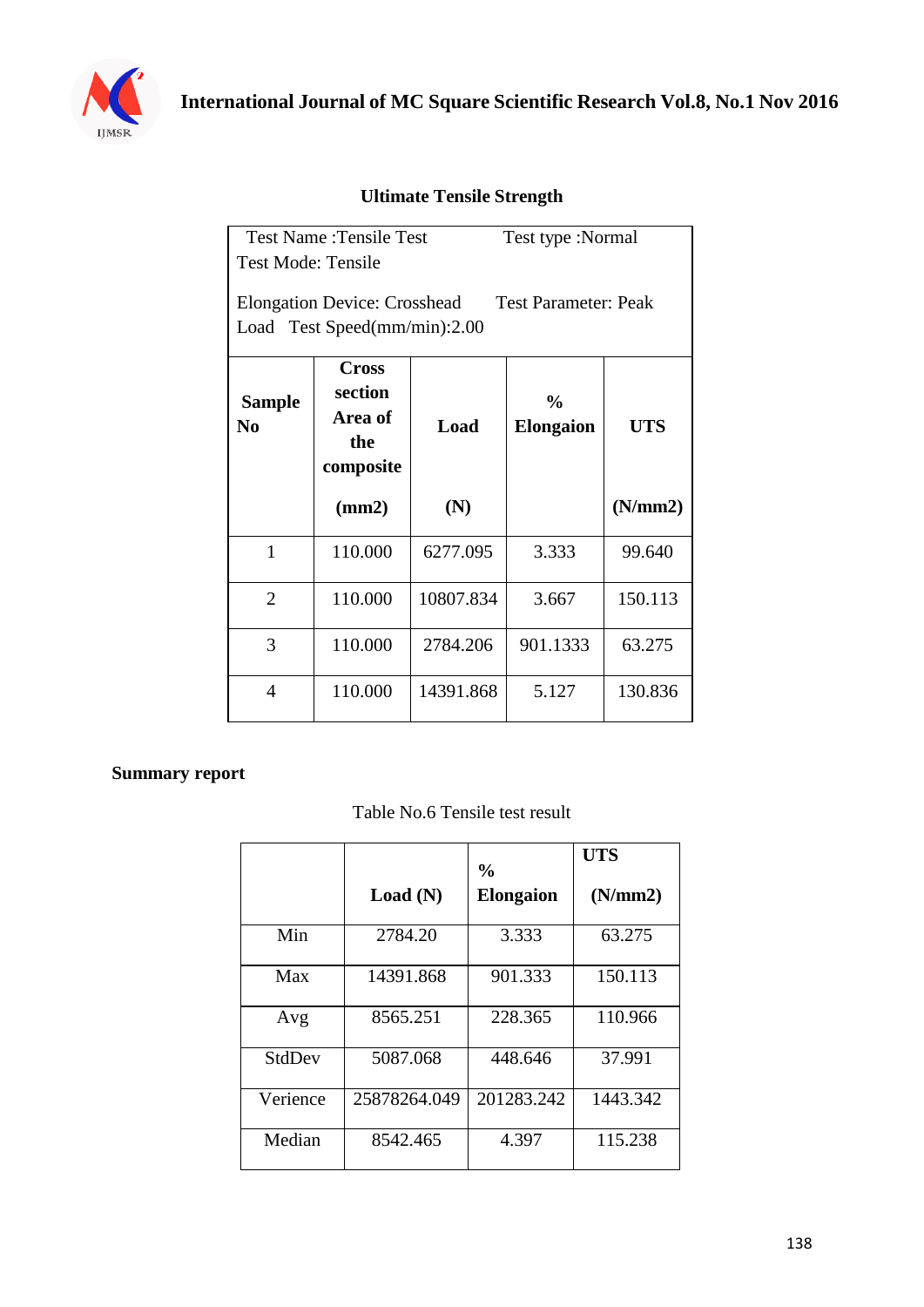



Figure 4.  $C_1$  – Tensile Test – Load vs. Length



Figure 5.  $C_1$  – Tensile Test – Stress vs. Strain

### **Wear test**

|                 | <b>FIRST</b>      | <b>SECOND</b> | <b>THIRD</b> | <b>FOURTH</b> |
|-----------------|-------------------|---------------|--------------|---------------|
|                 | <b>TRIAL</b>      | <b>TRIAL</b>  | <b>TRIAL</b> | <b>TRIAL</b>  |
| Volume          | $\mathbf{\Omega}$ | 5             | 10           | 15            |
| (% )            |                   |               |              |               |
| Load            | 1300              | 2000          | 3000         | 3000          |
| (Kg)            |                   |               |              |               |
| Sliding         | 750               | 1300          | 2000         | 2000          |
| <b>Distance</b> |                   |               |              |               |
| (m)             |                   |               |              |               |
| Sliding         | 0.5               | 2.0           | 2.8          | 3.0           |
| Speed           |                   |               |              |               |
| (m/s)           |                   |               |              |               |